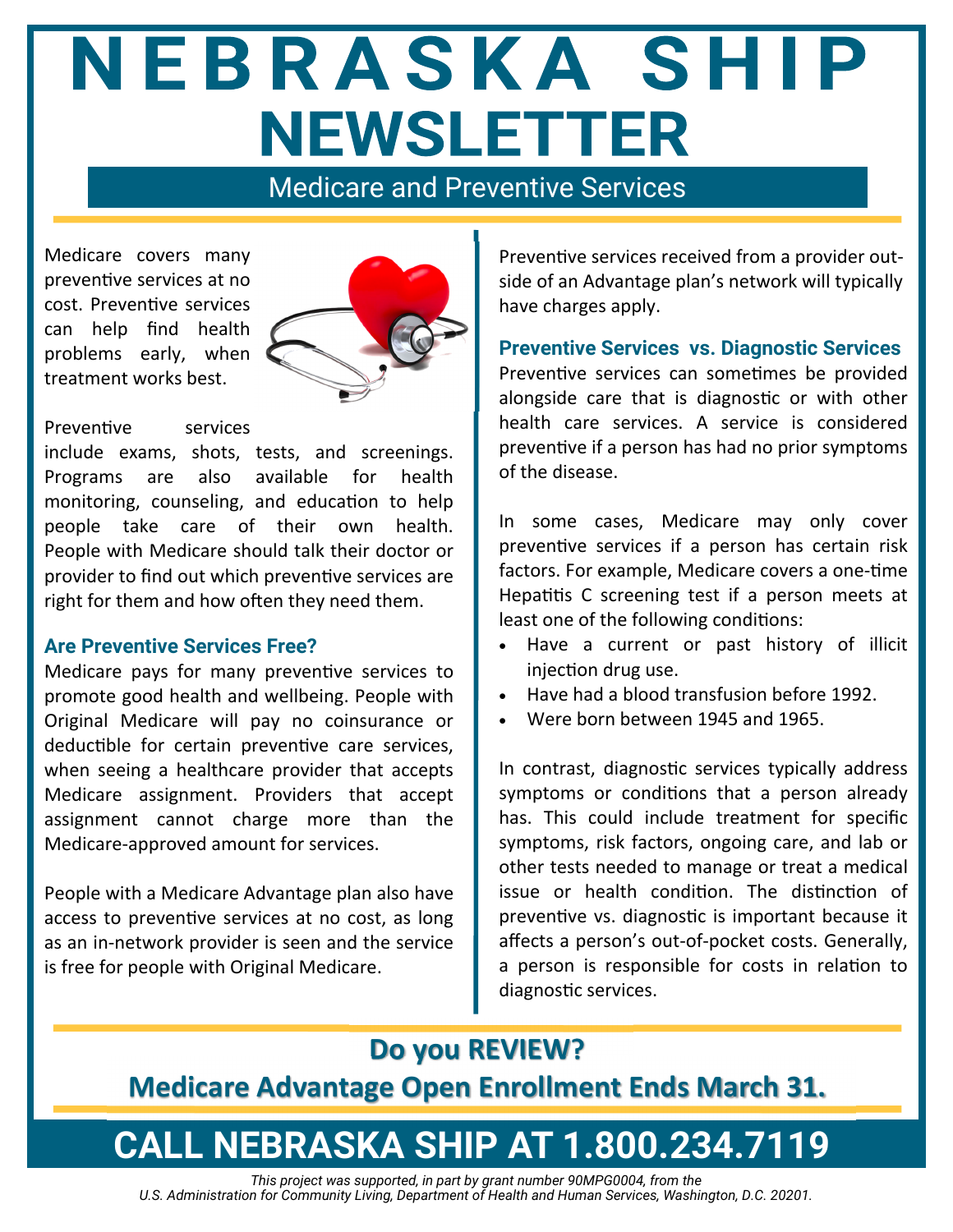### Medicare and Preventive Services

### **What is a Welcome to Medicare visit?**

The Welcome to Medicare visit is provided within the first 12 months a person is newly enrolled into their Medicare Part B. All people new to Medicare qualify for this visit.

The Welcome to Medicare visit is designed to map out a person's health needs and create a preventive service plan or checklist to help keep the individual healthy. This visit includes:

- Review of medical and social history.
- Review of the potential for depression or other mental health conditions.
- Review of a person's ability to function safely.
- Check of height, weight, blood pressure, and body mass index.
- EducaƟon, counseling, and referrals related to risk factors.

People receiving their Welcome to Medicare visit should remember that it is not a head-to-toe physical. If a person receives any additional services or screenings that are not on Medicare's list of covered preventive care, additional charges will likely apply.



### **What is an Annual Wellness Visit?**

The Annual Wellness Visit is similar to the Welcome to Medicare visit. During this annual visit, individuals discuss their plan for preventive care for the coming year. During this visit a doctor may:

- Update medical records.
- Check wight and blood pressure.
- Screen for cognitive issues.
- Update list of risk factors and conditions.
- Provide health advice and referrals to health education or preventive counseling services or programs.

The Annual Wellness Visit cannot be received in the same year a person has had their Welcome to Medicare exam. The Annual Wellness visit is not a head-to-toe physical. Additional services may be charged for separately.

### **Are Vaccines Preventive Services?**

Most vaccines are covered by Medicare Part D. People should contact their plan to get information about the coverage their plan provides. Part B does cover some vaccines that are considered preventive services, such as the flu, pneumonia, and hepatitis B vaccines. Part B may also cover vaccines after exposure to a dangerous virus or disease. For example, Part B may cover a tetanus shot if a person stepped on a rusty nail.

### **What can be done if a person believes they have been incorrectly charged for a service?**

If a person believes that they have been charged for a preventive service and should not have been, they should first contact the healthcare provider. Generally, human error or unfamiliarity with Medicare-covered preventive services could be the cause of incorrect billing.

If contacting the provider does not resolve the problem, contact Nebraska SHIP, the state of Nebraska's source of local help for Nebraskans with Medicare. SHIP helps people with Medicare work through billing issues and helps determine what steps are available to resolve an issue.

## **CALL NEBRASKA SHIP AT 1.800.234.7119**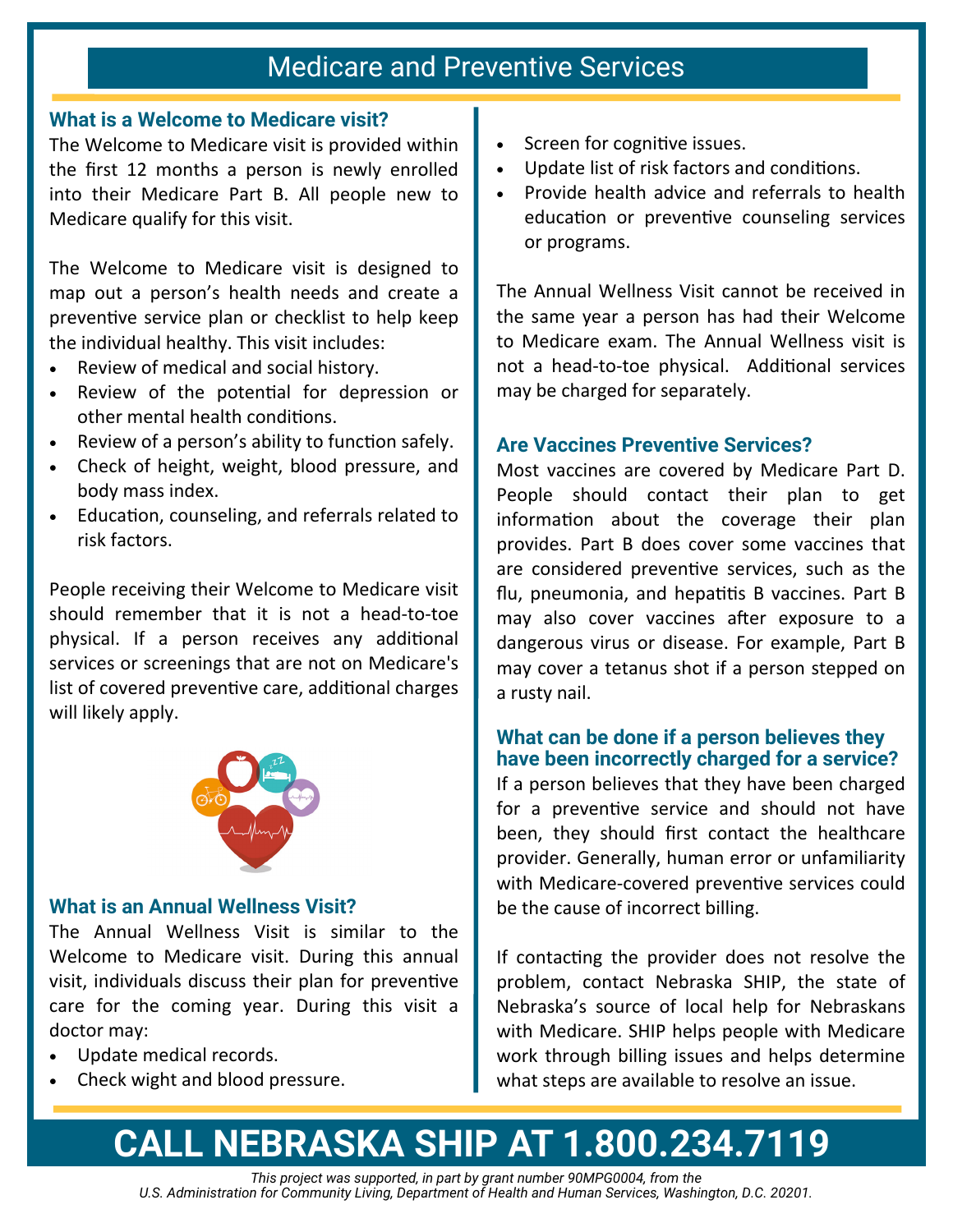# UNDERSTANDING **MEDICARE & IDENTITY THEFT**

### WHAT CAN YOU DO?

Identity theft happens when someone uses your personal information without consent to commit fraud or other crimes. Personal information includes a person's name, Social Security number, Medicare number, credit card or bank account numbers.

### **Protect Your Card**

Only give your Medicare number, and other personal information, to trusted individuals or offices. You should not share you Medicare number or other personal information with any unsolicited person who contacts you by phone, email, or in person. Medicare, like other government agencies, does not contact you unless you have initiated the contact first.

### **Detect Potential Theft**

When you receive healthcare services, record details like the date of the service, the doctor seen, services or tests received, such as X‐rays, blood draw, equipment, or prescriptions in a healthcare journal. When you receive your Medicare Summary Notice (MSN) or Explanation of Benefits (EOB), compare the information to detect potential issues. You can also log into (or create) your secure Medicare account at Medicare.gov to view your Medicare claims if you have Original Medicare. Claims are generally available online within 24 hours after processing.

### **Report Concerns**

Contact your provider or Nebraska SHIP/ SMP if:



 You need help comparing your healthcare journal to your MSN or EOB.



• You have identified charges on your MSN or EOB for visits, tests, equipment, or prescriptions you did not receive or that were not ordered by your doctor.



 You were billed twice for the same visit, test, equipment, or prescription.



 You contacted the provider about a mistake, suspicious charge or asked a question and you are not satisfied with the response.

Nebraska SHIP/SMP helps people prevent, detect, and report Medicare fraud, errors, and abuse through outreach, counseling, and education.



**Report suspected Medicare fraud to the Nebraska SHIP!** 1-800-234-7119

**PROTECT** *Personal Information* | **DETECT** *Fraud and Scams* | **REPORT** *Your Concerns*